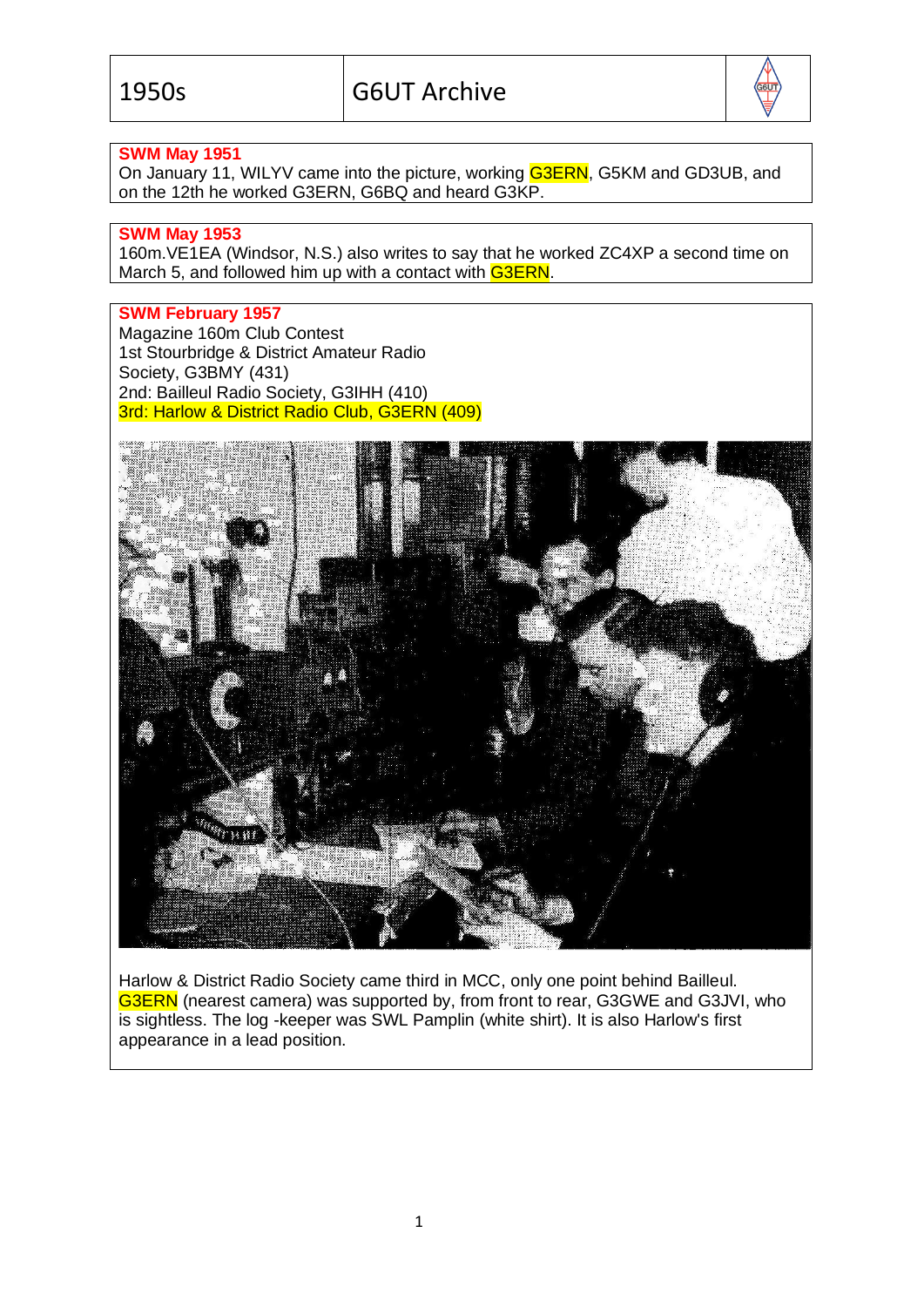

### **SWM October 1957**

ESSEX MOBILE RALLY MATCHING GREEN, SUNDAY, SEPTEMBER 1st, 1957

ORGANISED by the Harlow and District Radio Society, this was held on the first day of September in rather cold weather - nevertheless, a large attendance was recorded, no less than 45 mobile aerials being counted in the car park, with 83 call -signs in the visitors' book; it is estimated that, in the course of the meeting, something like 200 cars actually visited the Rally ground. Two talk -in stations were established-G3ERN/P for 160-80 and G3JMA/P for two metres-and they were kept busy from 10.00 a.m. to 6.00 p.m. Matching Green is a disused R.A.F. airfield with an accessible perimeter track, one of the old Nissen huts (a familiar and depressing feature of these war -time sites) was used for the reception of visitors, the equipment display and the ATV demonstration and tents were set up for the mobile -control stations.

Temporary power was brought in from the farm nearby, and at first there was some consternation when it was found that only about 90 volts could be persuaded to fall out of the end of the line- however with so many willing " fixers " at hand, it did not take long to put that right. But it did complicate the arrangements for heating the tea urns. The commercial equipment display, by K.W. Electronics, Ltd., with G5KW himself in charge, aroused considerable interest, and was a good idea from the point of view both of the visitors and the firm. The other attraction was the amateur TV demonstration, with G3KOK/T on closed circuit with his own camera, and live transmissions from G2WJ/T a few miles away the picture quality was

excellent. The ATV team also included G2DUS/T.G3CVO/T and G8PY/T, of " Matilda II " fame (see p.297. August SHORT WAVE MAGAZINE). With all the experience they have now had, the B.A.T.C. chaps have got the business of giving public demonstrations just about buttoned - and a very good show they put on, too. Towards the end of the afternoon, the usual raffle was drawn, out of which came some most attractive prizes, including crystal microphones-so somebody was lucky! As always, some very fine mobile installations were on view; of particular interest were the air -spaced loading coils shown by G2CDN/M and G3ENG/M, suitable for 7-28 me operation, while G3WW/M had his all -band (80-10 metre) American " Master Mobile " coil; this is carried round carefully protected by a (lady's) stocking. Including a very good attendance of mobiles from the London and Home Counties area, visitors to the Matching Green Rally were welcomed from Birmingham, Leicester, Maidstone and York. Traffic –control and sign -posting arrangements had been made

beforehand with the local police and the motoring organisations, and the route from the village to the airfield site had been well marked for those who, not being mobileers themselves, could not be talked in. As is usual on these occasions, there was a great deal of /M activity, both before the Rally on the way there, and afterwards as those present dispersed on their various ways homeward.

The Harlow and District Radio Society (hon. secretary: H. I. Wright. Rest Harrow. Hart Road. Harlow, Essex) are to be congratulated on having added one more to the growing list of successful Mobile Rally occasions - it was just unfortunate that the weather was not a little more friendly to them.